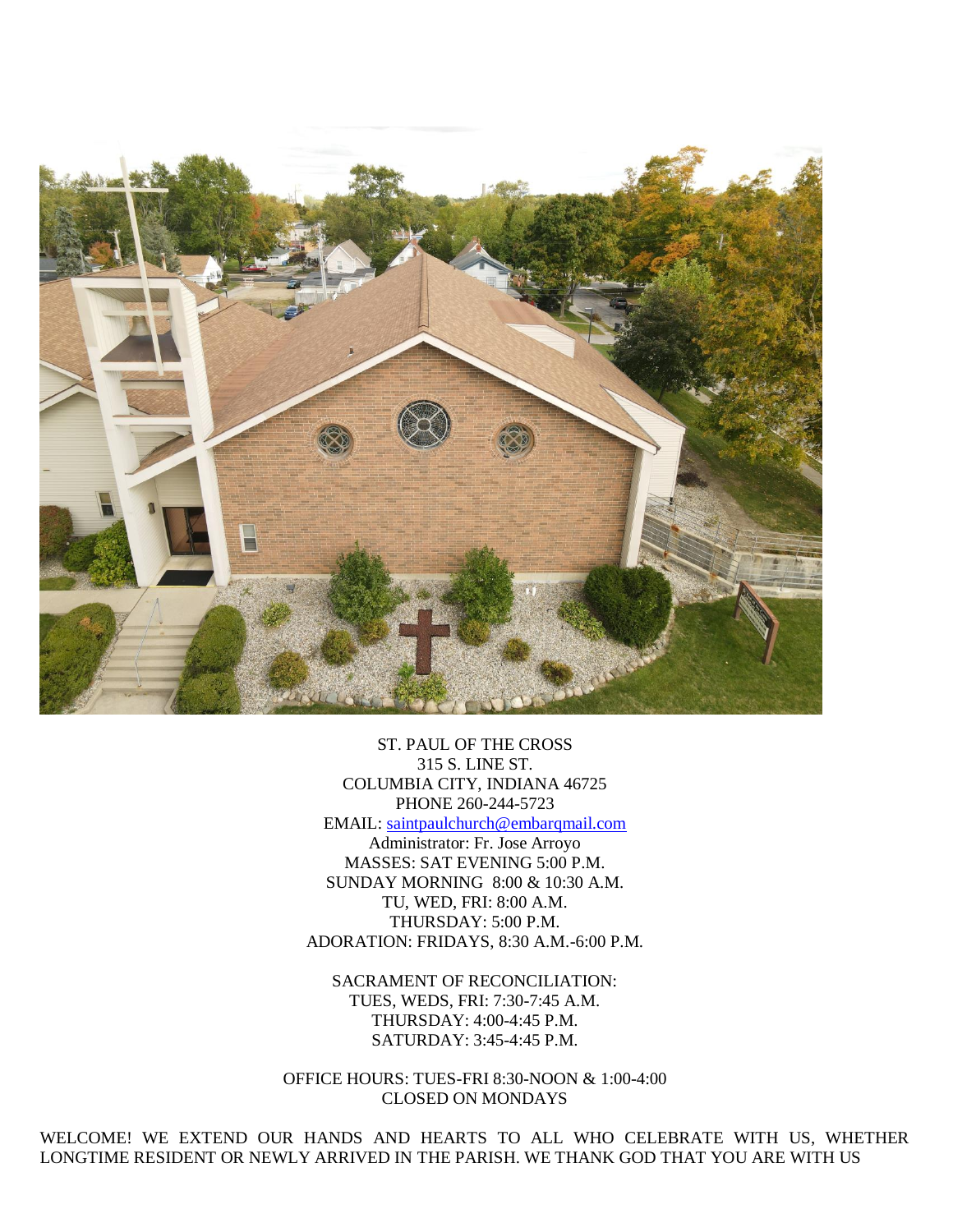### **ST PAUL OF THE CROSS March 27, 2022**

## **The Week Ahead**

**Saturday, April 2, 2022 5:00 p.m.** Lector: Melanie Bechtol Eucharistic Ministers*:* Danielle Smethers, Janelle Schmitt Acolytes: Sam Bechtold, Lukus Schmitt Ministers of Hospitality: Chris Bechtol, Volunteer

#### **Sunday, April 3, 2022 8:00 a.m.**

Lector: Becky Beery Eucharistic Ministers: Laura Rumschlag, Dick Buchanan Acolytes: Volunteer, Bailey Shidler Ministers of Hospitality: Matt Beery, Steve Schmitt

### **Sunday, April 3, 2022 10:30 a.m.** Lector: Charlotte Hill Eucharistic Ministers: Kristin Zickgraf, Nicole Alles

Acolytes: Carson Duncan, Keagan Born Ministers of Hospitality: Volunteers

### **We are in need of Acolytes at the 8:00 a.m. Mass. We presently only have three committed to 8:00 a.m. If you would be willing to serve at the 8:00 a.m. Mass, please call the church office. Thank you.**

| Collections for March 20, 2022 |            |
|--------------------------------|------------|
| <b>Offering Envelopes</b>      | \$1,393.00 |
| Loose                          | 1094.23    |
| Repair                         | 110.00     |
| Candles                        | 9.00       |
| Religious Ed                   | 35.00      |
| <b>Flowers</b>                 | 40.00      |
| Total in pew                   | \$2,681.23 |

### Online Collections (March 14-21)

| Reg. Envelopes      | \$2,066.00 |
|---------------------|------------|
| Repair              | 219.00     |
| <b>Total Online</b> | \$2,297.00 |

### **FOURTH SUNDAY OF LENT**

# **Mass Intentions**

|                                      | March 27 Fourth Sunday of Lent                           |  |
|--------------------------------------|----------------------------------------------------------|--|
|                                      | 5:00 p.m. (Sat.) $\dot{\tau}$ Parishioners               |  |
|                                      | 8:00 a.m. (Sun.) $\dot{\tau}$ George Haggenjos           |  |
|                                      | 10:30 a.m. (Sun.) $\dot{\tau}$ Jane Goble                |  |
|                                      | (rosary 1/2 hour before each Mass)                       |  |
|                                      | (Adoration one hour before Saturday Mass and Sunday 8:00 |  |
| a.m. Mass)                           |                                                          |  |
| March 28                             | Monday: Lenten Weekday                                   |  |
|                                      | No Mass                                                  |  |
|                                      |                                                          |  |
| March 29                             | Tuesday: Lenten Weekday                                  |  |
| $8:00$ a.m.                          | † Marv Goble                                             |  |
|                                      |                                                          |  |
| March 30                             | Wednesday: Lenten Weekday                                |  |
| $8:00$ a.m.                          | † Frank Fahl                                             |  |
|                                      |                                                          |  |
| March 31                             | Thursday: Lenten Weekday                                 |  |
| 5:00 p.m.                            | † Geraldine Childers                                     |  |
| 6:00 p.m.                            | Penance Service/ three priests available                 |  |
|                                      | for confessions                                          |  |
|                                      |                                                          |  |
| April 1                              | Friday: Lenten Weekday                                   |  |
| $8:00$ a.m.                          | <i>†</i> Laurel Steill                                   |  |
| Adoration: 7:00 a.m.-11:00 a.m.      |                                                          |  |
| $11:00$ a.m.                         | <b>Stations of the Cross</b>                             |  |
| Adoration resumes at 11:30-6:00 p.m. |                                                          |  |
| 5:30 p.m.                            | <b>Soup in the Community Center</b>                      |  |
| 6:30 p.m.                            | <b>Stations of the Cross</b>                             |  |
|                                      |                                                          |  |
| <u>April 2/3</u>                     | Fifth Sunday of Lent                                     |  |
| Saturday, April 2                    |                                                          |  |
| 5:00 p.m.: <i>†</i> Gloria Jenner    |                                                          |  |
| Confession: 3:45-4:45                |                                                          |  |

Sunday, April 3

 8:00 a.m.: *†* Leona Kevern 10:30 a.m. : *†* Parishioners

(rosary ½ hour before each Mass)

 **Adoration: 8:30 a.m. - 6:00 p.m.**

### PENANCE SERVICE



There will be a Penance Service here at St. Paul of the Cross on Thursday, March  $31<sup>st</sup>$  at 6 p.m. There will be three priests available to hear confessions.